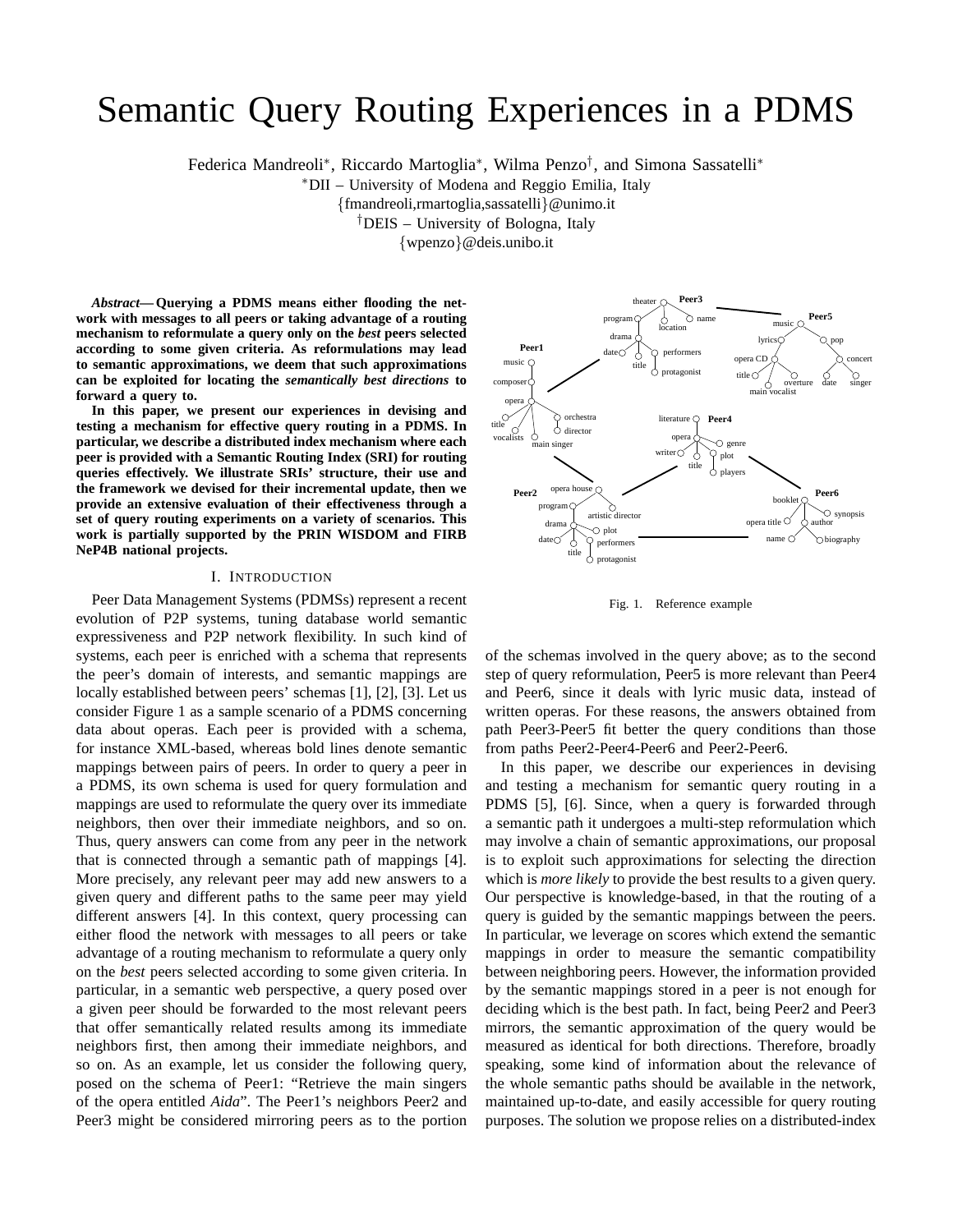mechanism called *Semantic Routing Index* (SRI) which summarizes, for each concept of its peer's schema, the semantic approximation "skills" of each subnetwork reachable from its immediate neighbors, and thus gives a hint of the relevance of the data which can be reached in each path. For instance, the Peer1's SRI will contain two entries, one for the upward subnetwork and one for the downward one. The semantic knowledge stored in a SRI is summarized on the available directions in order to maintain the size of the semantic index proportional to the number of neighbors, thus scaling well in a PDMS scenario.

In the following sections: We first introduce SRIs (Section II) by describing their structure, the framework we devised for their incremental update and their use as distributed indices for query routing, then we provide an extensive evaluation (Section III) of their effectiveness through a set of query routing experiments on a variety of scenarios. Finally, in Section IV we relate to other approaches in the literature and we discuss future extensions to our work.

### II. SEMANTIC ROUTING INDICES

In our reference scenario each peer  $p_i$  in a set of peers  $P$  stores local data, modelled upon a local schema  $S_i$  that describes its semantic contents, and it is connected through semantic mapping to some other neighboring peers. A semantic mapping  $M(S_i, S_j)$  can be established from a source schema  $S_j$  to a target schema  $S_i$ , and it defines how to represent  $S_i$ in terms of  $S_j$ 's vocabulary. In particular, it associates each concept in  $S_i$  to a corresponding concept in  $S_j$  according to a *score*, denoting the *degree of semantic similarity* between the two concepts. A formal definition of semantic mappings can be found in [6], where the fuzzy theoretical framework of our work is presented.

In order to efficiently answer a query in such a distributed context, query routing appears as a key issue. In particular, it is fundamental to be able to forward the query towards the zones of the network which can potentially provide results semantically nearest to it.

Our idea is that each peer maintains cumulative information summarizing the semantic approximation capabilities w.r.t. its schema of the whole subnetworks routed by each of its neighbors. In particular, each peer keeps such information in a local data structure which we call *Semantic Routing Index (SRI)*. Thus, a peer p having n neighbors and m concepts in its schema stores an SRI structured as a matrix with  $m$  columns and  $n + 1$  rows, where the first row refers to the knowledge on the local schema of peer p. Each entry  $SRI[i][j]$  of this matrix contains a score expressing how the j-th concept is semantically approximated by the subnetwork routed by i-th neighbor, i.e. by each path in the  $p_j$ 's subnetwork.

A sample fragment of Peer1's SRI from the reference example is shown in Fig. 2. Notice that the scores of the first row represent the scores of the concepts of Peer1 in the self mapping, which we assume to be the identity relation. Further, the space required for storing a SRI at a peer is proportional to the number of the peer's neighbors, and thus quite modest w.r.t.

| SRI <sub>peer1</sub> | opera | main singer | title | $\cdots$ |
|----------------------|-------|-------------|-------|----------|
| Peer1                | 1.0   | 1.0         | 1.0   | $\cdots$ |
| Peer <sub>2</sub>    | 0.6   | 0.4         | 0.3   | $\cdots$ |
| Peer3                | 0.7   | 0.6         | 0.6   | $\cdots$ |

Fig. 2. Sample SRI

the number of peers which usually join a PDMS. This makes our distributed-index mechanism scalable in a P2P context.

# *A. SRI Evolution Framework*

Since SRIs summarize the semantic information offered by the network, they change whenever the network itself changes. This may occur in response to either the joining/leaving of peers, or to changes in peers' schemas. We first focus our attention on the evolution of the PDMS's topology.

SRIs evolution is managed in an incremental fashion as follows. As a base case, the SRI of an isolated peer  $p$ having schema S is made of the single row  $[1, \ldots, 1]$ , i.e., it contains the membership grades of the concepts in  $S$  in the self mapping. This row expresses the semantic approximation offered by the subnetwork rooted in  $p$ , yet made of the only peer p.

A simplification of the process of Peer1's SRI update when Peer1 connects to Peer2 is shown in Fig. 3 (P1 and P2 in the figure). When a peer connects to another peer, each one *aggregates* its own SRI SRI by rows, according to an appropriate aggregation function  $g$ . The result of this aggregation operation and the schema  $S$  are then sent to the other peer. After a peer, say  $p_i$ , receives such knowledge from the other peer, say  $p_j$ , a semantic mapping  $M(S_i, S_j)$ is established between  $S_i$  and  $S_j$ . Then,  $p_i$  extends its SRI  $SRI_i$  with a new row for  $p_i$ . The membership grades of this newly created row are obtained in two steps: 1)  $M(S_i, S_j)$  is *composed*, according to an appropriate composition function, with the aggregated SRI provided by  $p_i$  to obtain the extension of the semantic paths originating from  $p_i$  (represented by the aggregated SRI) with the connection between  $p_i$  and  $p_j$ ; 2) the so obtained result is then aggregated with  $M(S_i, S_j)$  to include the semantic path connecting  $p_i$  with  $p_j$ .

Aggregation and composition are operations for which a fuzzy interpretation is given in [6]. Possible choices for composition are the algebraic product or the minimum. Several options are also possible for aggregation, for instance functions such as the maximum, the algebraic sum or the travel function, which is inspired to a function commonly used in travel demand applications when modelling the aggregation of several alternatives [6]. To verify the effectiveness of different alternatives, we performed several exploratory tests, whose results are given in Section III.

Afterwards, both peers  $p_i$  and  $p_j$  need to inform their own other neighbors that a change occurred in the network and thus they have to update their SRIs accordingly. To this end, each peer, say  $p_i$ , sends to each other neighbor  $p_{i_k}$  an aggregate of its SRI, excluding the  $p_{i_k}$ 's row. When  $p_{i_k}$  receives such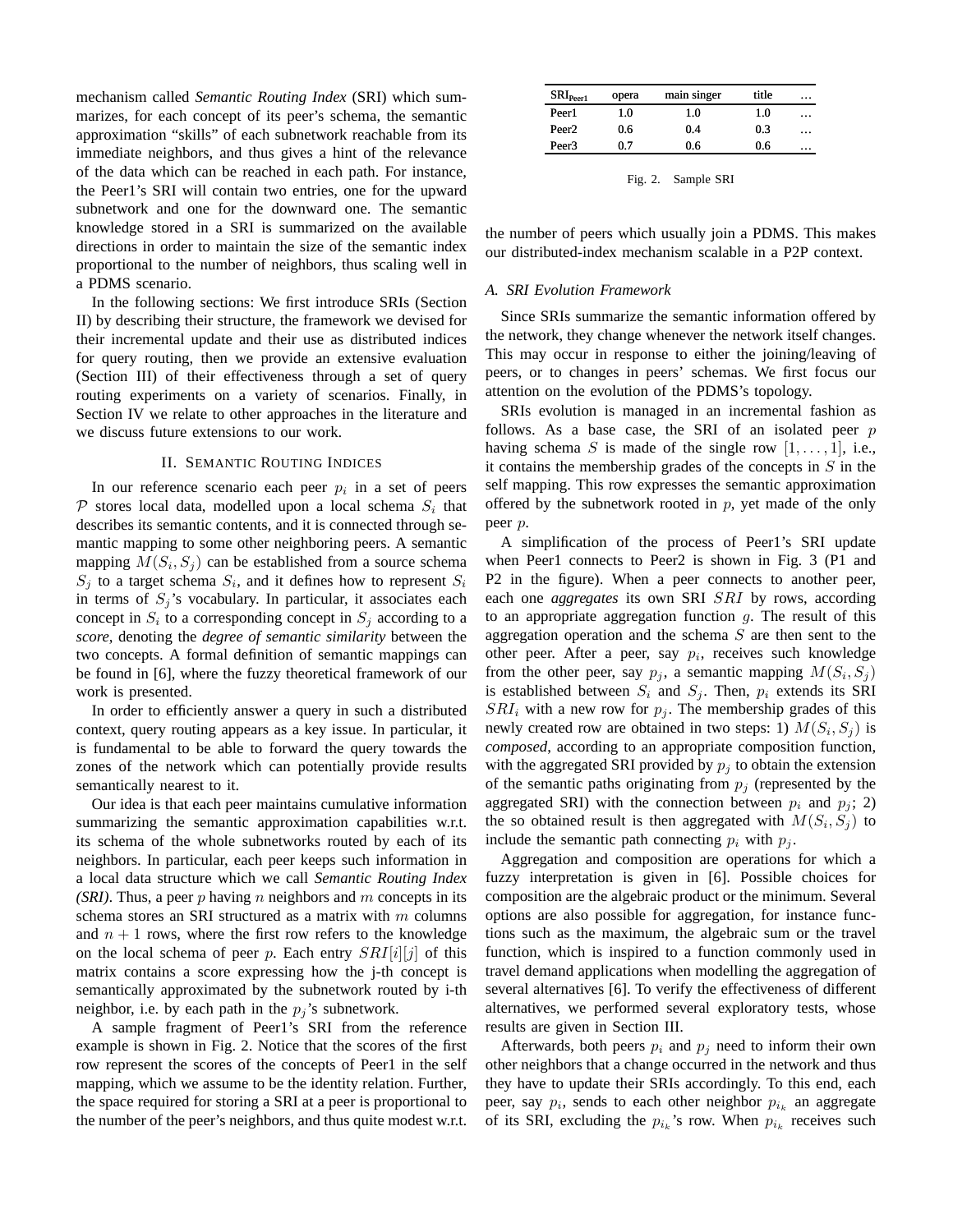

Fig. 3. SRI evolution

aggregated information, it updates the  $i$ -th row of its SRI by recomputing the membership values as discussed above.

Disconnections are treated in a similar way as connections. When a node disconnects from the network, each of its neighbors must delete the row of the disconnected peer from its own SRI and then inform the remaining neighbors that a change on its own subnetwork has occurred by sending new aggregates of its SRI to them. A similar procedure applies in case of modifications of the semantic knowledge maintained at each peer, for instance when a new concept is added to the peer's schema. When many changes occur in the PDMS, a careful policy of updates propagation may be adopted. For instance, when changes has a little impact on its SRI, a peer may also decide not to notify the network. This would reduce the amount of exchanged messages as well as the computational costs due to SRI manipulation.

# *B. Exploiting SRIs for Query Routing*

When a peer  $p$  needs to forward a query  $q$ , it accesses its own SRI for determining the neighboring peers which are most semantically related to the concepts in  $q$ . For the sake of clarity, we start simple, and we assume the query  $q$ refers to a single concept  $C$ . The choice of the semantically best neighboring peers is done by evaluating the column corresponding to  $C$  in the local SRI. In particular, the highest values in this column make the corresponding neighbors to be the selected peers. For instance, given the query main singer on Peer1 whose SRI is shown in Fig. 2, Peer3 will be preferred to Peer2. In the general case of a complex query involving more concepts, the choice of the best neighbors is given by applying scoring rules which, for each neighboring peer  $p_i$ , combine the corresponding grades in the SRI for all the corresponding concepts in  $q$ . As to how these values can be effectively combined, see [6]. Once the best neighboring peer  $p_i$  is found, the corresponding semantic mapping  $M(S_i, S_j)$ is exploited to unfold the query q in  $q'$ .  $q'$  is then routed towards the subnetwork, where, starting from  $p_i$  which in turn evaluates  $q'$  and returns its local results to p, the process possibly reiterates.

#### III. SRI IN ACTION

In this section we discuss a selection of experiments we performed to test the effectiveness of SRIs for query routing.

### *A. Experimental Setting*

For our experiments we used a simulation framework able to reproduce the main conditions characterizing a PDMS environment. In particular, we employed SimJava 2.0, a discrete, event-based, general purpose simulator, which allowed us to evaluate the impact of exploiting SRIs for query routing. Through this framework we modelled scenarios corresponding to networks of semantic peers, each with its own schema describing a particular reality. We chose peers belonging to different semantic categories, where the schemas of the peers in the same category describe the same topic from different points of view. As in [4], the schemas are derived from real world-data sets, collected from many different available web sites, such as the DBLP Computer Society Bibliography and the ACM SIGMOD Record and enlarged with new schemas created by introducing structural and terminological variations on the original ones. Then, we distributed these schemas in the network in a clustered way, i.e. the schemas belonging to the same semantic category are more likely to belong to peers connected through semantic mappings. This reflects realistic scenarios where nodes with semantically similar content are often clustered together. As to the topology of the semantic network of mappings connecting the peers, we tested our techniques on different alternatives: We started with tree networks and then explored more realistic and uncontrolled ones generated with the BRITE topology generator tool [7]. The mean size of our networks was in the order of some hundreds of nodes. As we will see, this is sufficient for our effectiveness testing purposes. In particular, in these last cases, we also exploited the Barabasi option, which exploits mathematical distributions in order to generate topologies similar to actual networks. In such complex networks the problem of cycles can not be ignored. Indeed, in order to avoid the presence of cyclic paths in the SRI updates propagation, when a peer connects to the network a cycle detection mechanism based on global unique identifiers, as in [8], is adopted.

## *B. SRI Evaluation*

In order to evaluate the effectiveness of our approach, we started with an initial testing phase executed on a simple tree network. In Figure 4-a a portion of this network is depicted, where peers belonging to the same category are identified by the same color. In particular, peers in the figure belong to three different categories: sport (peers 2 and 4), music (5, 7, 8 and 9) and publications (1, 3, 6 and 10). We considered two alternative scenarios: the original one as shown in Figure 4-a, and the one obtained by swapping the peers included in the dotted regions. In Figure 4-b the first two tables show how the scores in peer 5 routing index change when its subnetwork, originally including three peers of the same peer 5 category, is replaced by a subnetwork of peers belonging to a different category. In these tables, for each concept, six different scores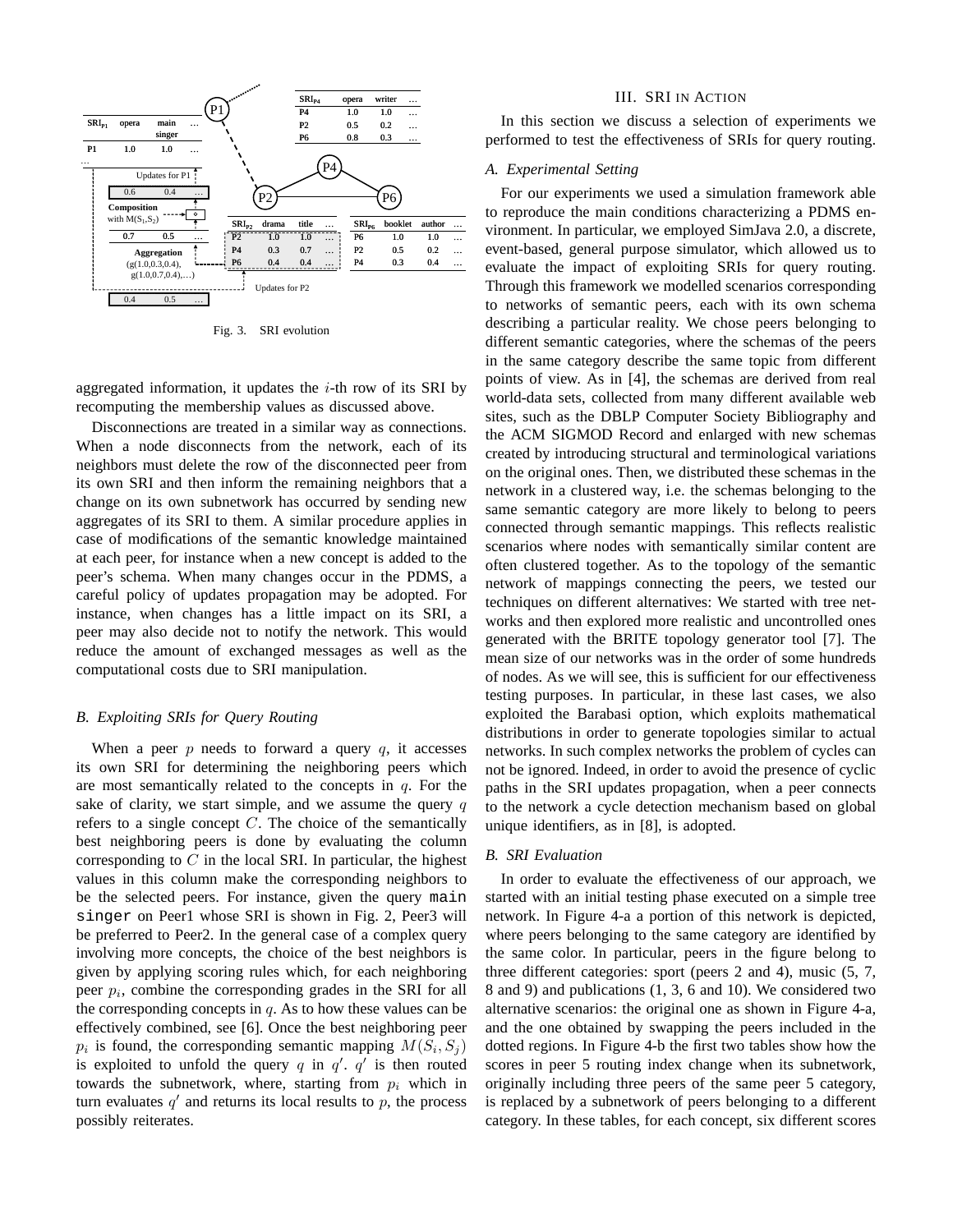

(a) Experimental scenario

albumTitle 29.83 30.30 40.00 30.30 174.44 18.31 (b) Effectiveness of different functions on Peer5's SRI

**Peer5 >7 Max-Prod Max-Min Sum-Prod Sum-Min Tr-Prod Tr-Min** tracklist 0.0251 0.2689 0.0420 0.2689 0.0093 0.1685 track 0.0080 0.1325 0.0122 0.1325 0.0025 0.1326 singer 0.0647 0.3750 0.1042 0.3750 0.0253 0.3188 albumTitle 0.0686 0.3848 0.1080 0.3848 0.0269 0.2333 **Peer5 >1 Max-Prod Max-Min Sum-Prod Sum-Min Tr-Prod Tr-Min** tracklist 0.0079 0.1907 0.0141 0.1982 0.0026 0.0945 track 0.0000 0.0530 0.0000 0.0530 0.0002 0.0444 singer 0.0409 0.2153 0.0642 0.2153 0.0161 0.2153 albumTitle 0.0023 0.0127 0.0027 0.0127 0.0002 0.0127 **Gr Ratio Max-Prod Max-Min Sum-Prod Sum-Min Tr-Prod Tr-Min** tracklist 3.18 1.41 2.98 1.36 3.51 1.78 track n/a 2.50 n/a 2.50 14.77 2.99 singer 1.58 1.74 1.62 1.74 1.58 1.48

Fig. 4. Initial testing phase results: effectiveness on a simple network

are reported, corresponding to the results obtained applying different mathematical functions implementing aggregation and composition operations. In particular, the possible tested alternatives for aggregation and composition are: a) maximum and product; b) maximum and minimum; c) algebraic sum and product; d) algebraic sum and minimum; e) travel function and product; f) travel function and minimum. In this type of tests, the key parameter for effectiveness evaluation is the growth ratio, i.e. the measure of how bigger are the scores of the original scenario w.r.t. the alternative one; we show these values in the last table of Figure 4. As expected, the scores of the original scenario are significantly higher (growth ratio greater than 1), reflecting that peer 5 concepts are semantically approximated in a better way by the subnetwork of peers belonging to the same peer 5 category. As to the use of the composition function, all the combinations involving product show a higher growth ratio (for example for "albumTitle" we have 40 with algebraic sum and almost 175 with travel function). As to the use of the aggregation function, all the possibilities show a satisfying behavior, but we observed that the travel function more clearly discriminates the "good" subnetworks. Thus, in the following tests we will refer to the product and travel functions.

## *C. Query routing evaluation*

In the second phase of our testing, we considered larger and more complex network topologies and we simulated the querying process by instantiating different queries on randomly selected peers and concepts and propagating them until a stop condition is reached. We considered two alternatives: stopping the querying process when a given number of peers (*messages*) has been queried and measuring the quality of the results (*satisfaction*) or, in a dual way, stopping when a given satisfaction is obtained and measuring the required number of messages. Satisfaction is a specifically introduced quantity that grows proportionally to the goodness of the results returned by each queried peer. Each contribution is computed by composing the semantic mappings scores of the traversed peers (the same composition function exploited for SRI construction is applied). The search strategy employed is the depth-first search (DFS): Each peer receiving a query produces an answer on its local schema, then selects its most promising neighbor among the unvisited ones and forwards the query to it. In this section, we compare our neighbor selection mechanism based on SRIs (*SRI*) with a mechanism where the selection of the next neighbor to be visited is based on the semantic mapping values (*SemMap*) and with a baseline corresponding to a random strategy (*Random*). Notice that all the results we present are computed as a mean on several hundreds query executions.

We started by studying the behaviour of the different routing strategies when we gradually vary the stop conditions in tree networks. Figure 5-a shows the trend of the number of required messages for a given satisfaction goal, while, from a dual perspective, Figure 5-b shows the trend of the obtained satisfaction at a given message limit. From both points of view, the Random strategy is outdistanced by the other two. Further, the difference between the SemMap and SRI performance appears closer at the initial part of the graphs but becomes increasingly more significant at growing stop conditions. This means that SRIs are indeed able to discriminate better subnetworks to explore and consequently increase the satisfaction at each step in a more substantial way. Nevertheless, tree topologies may not be considered completely realistic for a PDMS setting and may facilitate the SRI routing process, because in such kind of topologies different subnetworks are not overlapped and it is consequently probably easier to identify the better ones.

For these reasons, we deepened our tests by introducing realistic network topologies, also involving redundant and cyclic paths. The results referring to these situations are shown in Figure 6, which presents the graphs of Figure 5 for the new environments. Even though the distance between SRIs and SemMap is slightly reduced due to the complications introduced, we can see that, despite the new unfavourable scenarios, the trend of these graphs are roughly similar to the previous ones. Specifically, even in this case, we can observe that the SRI curves are clearly separated from the others, reflecting that the SRIs' ability to identify the best subnetworks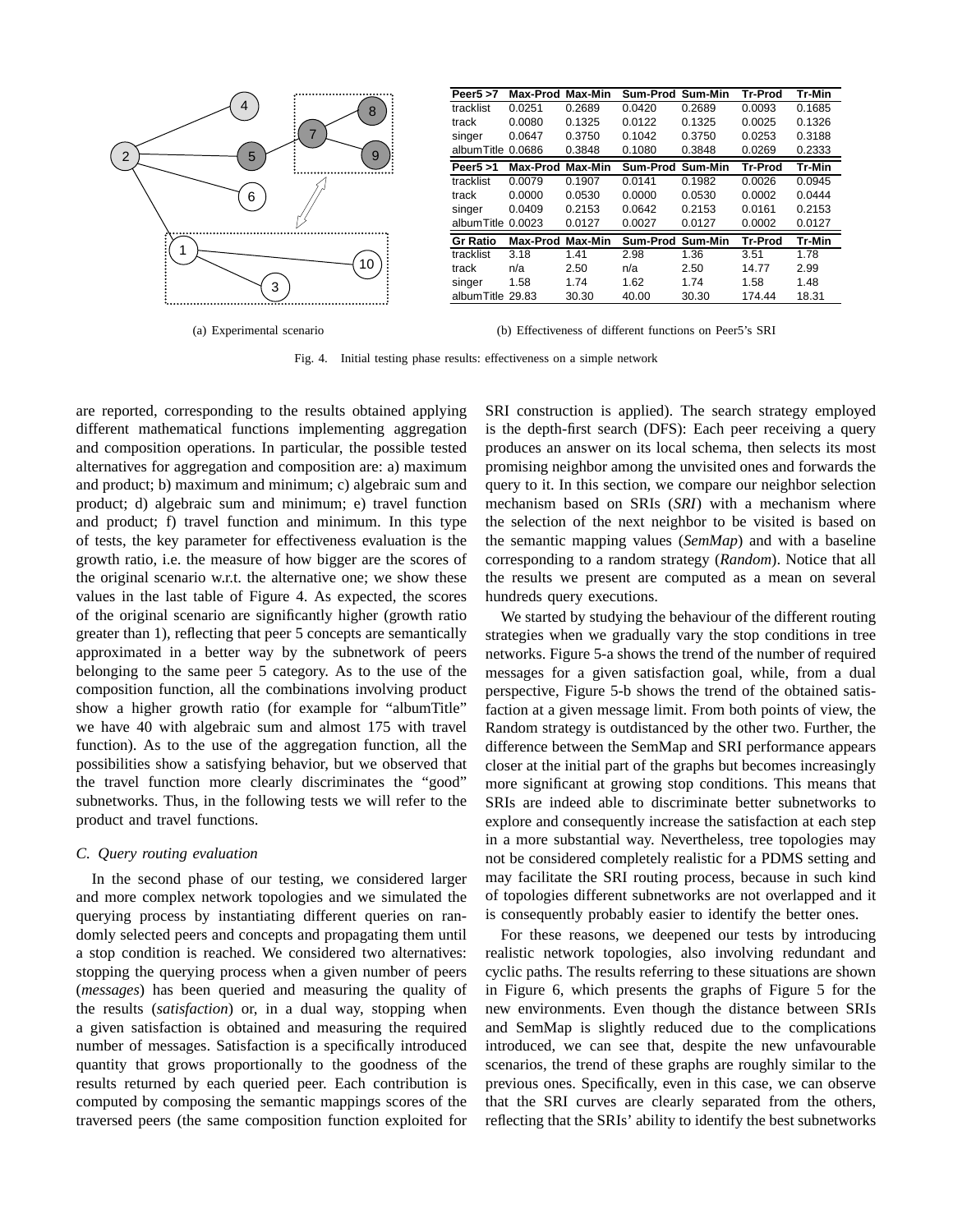

(a) Required messages trend for a given satisfaction goal

(b) Obtained satisfaction trend at a given message limit



Fig. 5. Tree networks results



(a) Required messages trend for a given satisfaction goal

(b) Obtained satisfaction trend at a given message limit

Fig. 6. Real networks results

to explore facilitates a faster retrieval of the highest ranked results.

The previous tests show that by exploiting SRI query routing performance is improved. However, what is the optimal trade-off between such improvements in routing effectiveness and the cost of SRIs' updates? In order to give an answer we performed another typology of experiments (Figure 7), aiming to verify how the performances of the SRI routing mechanism are affected when we vary the update horizon, i.e. how far (number of hops) an update on a peer schema propagates in the network, limiting the portion of the nodes the SRI scores summarize. The curves represent the messages trend for growing values of the horizon, starting from the baseline 1 which corresponds to the SimMap case, and for two different satisfaction goals. Observing the graph, it is clear that increasing the horizon allows us to perform a better routing mechanism, because it relies on more precise information. In particular, from our tests, horizon extensions up to 8 clearly provide significant benefits, then the results appear to stabilize (see Figure 7). Notice that the use of an horizon, limiting the updates propagation for the SRIs scores, clearly introduces a kind of approximation on the information stored, but it is also useful in limiting the SRI maintenance costs. Therefore, due to the above considerations, since higher horizons lead to larger propagation costs, we consequently estimate that an horizon

value of 8 represents a good trade-off (this is also the value at which all tests in this section have been performed).

Finally, the last type of test we present explores a possible enhancement on the routing process, involving a mechanism of pruning on the selection of the paths to follow: We introduce a threshold for the selection of neighbors to which propagate the queries, preventing the exploration of those paths characterized by small mapping and/or SRI scores and consequently leading to uninteresting results. The graph shows the results for both SemMap and SRI routing strategy, expressing the number of messages necessary to reach a given satisfaction goal when we apply three different pruning thresholds. Notice that when we use a zero threshold, and consequently apply no pruning mechanism, we obtain the same results presented earlier in the section. As can be seen, increasing the threshold leads to significant savings in the number of messages for both strategies. However, performing pruning on the basis of SRIs appears to perform better in every situation, showing a small but consistent number of saved messages w.r.t SemMap.

# IV. RELATED WORK AND CONCLUDING REMARKS

As envisioned by the Semantic Web, the need of complementing the Web with more semantics has spurred much efforts towards a rich representation of data. To this end, knowledge representation languages (e.g., XML, RDF, and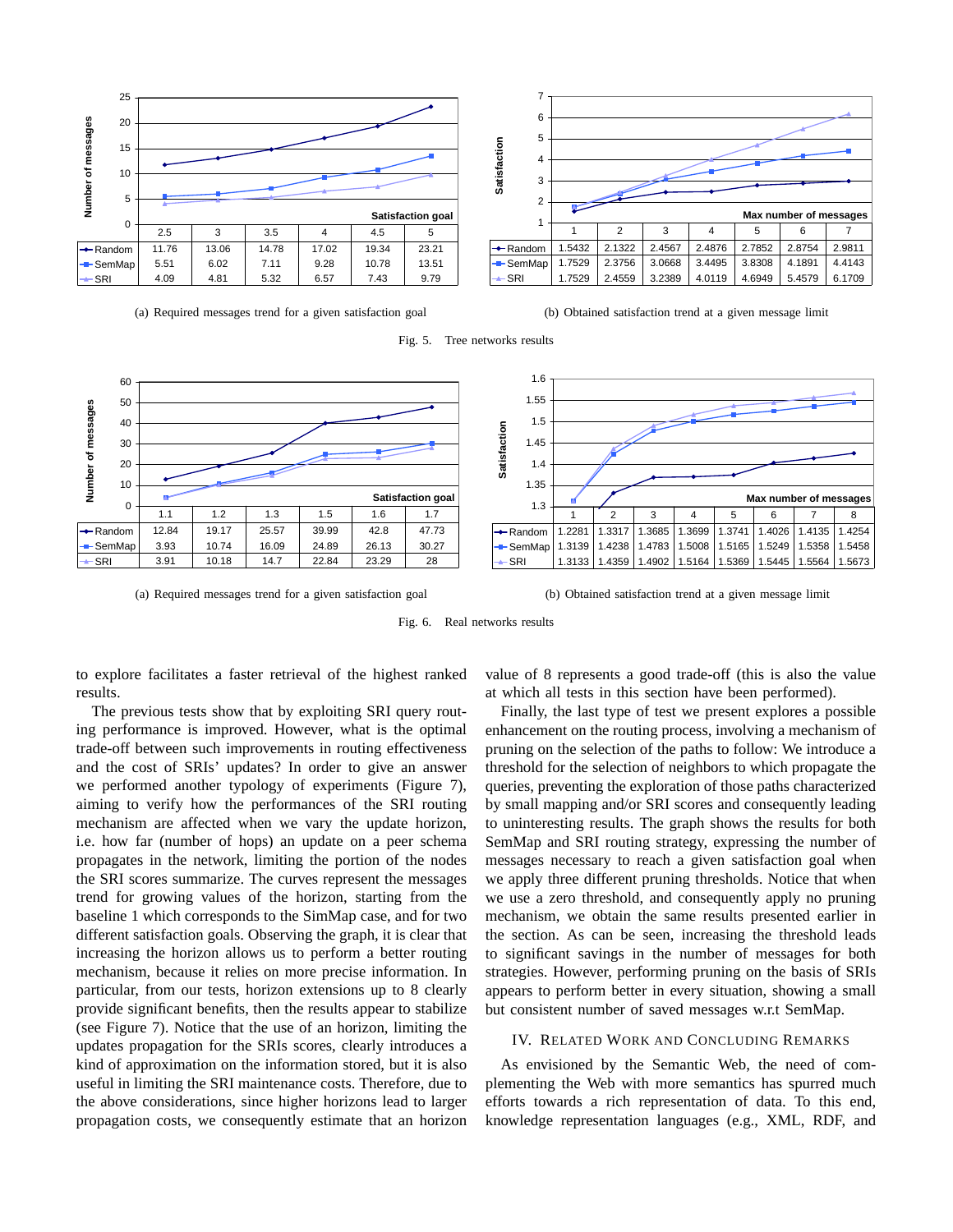

Fig. 7. Additional results for real networks: Impact on required messages of...

OWL) has flourished in recent years. In this view, peer data management systems (PDMSs) have been introduced as a solution to the problem of large-scale sharing of semantically rich data [1]. Indeed, a key challenge when querying a large set of peers is query routing, i.e., the capability of selecting a small subset of relevant peers to forward a query to. Much research work in the P2P area has focused on this issue [9], [10], [8], [11], [12], [13], [14], [15], [16]. Some of these works discuss id/keyword-based search of documents [9], [11], [14], some assume a common vocabulary/ontology is shared by peers in the network [8], [12], some address scalability of query routing by means of a properly tailored super-peer topology for the network [15], or by adapting their own semantic topology according to the observation of query answering [16].

Most of these proposals are based on IR-style and machinelearning techniques [8], [11], [13], [14], [16]. Basically, they utilize measures that rely on keyword statistics, on the probability of keywords to appear into documents, on the number of documents that can be found along a path of peers, on caching/learning-from the number of results returned for a query. Then, all of them (but [8]) provide routing techniques which either assume distributed indices which are indeed conceptually global [9], [14], or support completely decentralized search algorithms which, nevertheless, exploit information about neighboring peers only. More precisely, the only work [8] proposes a routing mechanism which does not limit the peer's capability of selecting peers to the information available at a 1-hop horizon, rather it extends this view by using summaries of subnetworks' content to provide a *direction* to send a query to.

Nevertheless, querying a PDMS is different than querying a P2P system, primarily because of the presence of heterogeneous schemas at the peers. On the other hand, the novelty in a PDMS lies in its ability to exploit the transitive relationships among such schemas for query answering [10], [1]. In this scenario, our work aims to support query routing in a PDMS, and it appears to be the first having this purpose. The main differences between our proposal and the P2P techniques discussed above are: 1) We do not assume any global characterization of documents in the network; 2) We move in a PDMS scenario, then assuming the presence of schemas describing the content of peers' data, as well as pairwise semantic relationships between the peers' schemas; 3) We make a schema-based rather than a key(word)-based search; 4) inspired to [8], we rely on fully distributed semantic indices, called SRIs, which summarize the *semantics* (rather than the number of documents as in [8]) that can be retrieved following a given direction in the network; 5) in order to cope with schema heterogeneity, we rank (subnetwork of) peers according to the *semantic similarity* occurring between concepts in the peers' schemas. The experiments we conducted on a simulation environment led to very encouraging results.

As a final consideration, it should be noted that the focus of this paper was not on schema matching effectiveness, even if the approach for query routing we propose is heavily dependent on the used matches. Effective approaches such as [17], which exploits the semantics and the structure of the available schemas, or [18], which also exploit the information given by surrounding nodes, could be adopted for schema matching.

In the future, SRIs could be integrated in a more general framework together with other approaches such as [8], [14] which are orthogonal to ours, and which cover complementary aspects such as knowledge on quantitative information, as well as on novelty of results, so as to blend different dimensions a peer can be queried on. Then, as also stated in [16], the *best* peer has been understood as a peer that has the most knowledge. Other aspects one might include in the evaluation of peers are properties like latency, costs, etc.

#### **REFERENCES**

- [1] A. Halevy, Z. Ives, J. Madhavan, P. Mork, D. Suciu, and I. Tatarinov, "The Piazza Peer Data Management System," *IEEE TKDE*, vol. 16, no. 7, pp. 787–798, July 2004.
- [2] W. Nejdl, B. Wolf, S. Staab, and J. Tane, "EDUTELLA: Searching and Annotating Resources within an RDF-based P2P Network." in *Proc. of WWW Intl. Workshop on the Semantic Web*, 2002.
- [3] M. Arenas, V. Kantere, A. Kementsietsidis, I. Kiringa, R. Miller, and J. Mylopoulos, "The hyperion project: from data integration to data coordination," *SIGMOD Record*, vol. 32, no. 3, pp. 53–58, 2003.
- [4] I. Tatarinov and A. Halevy, "Efficient Query Reformulation in Peer Data Management Systems," in *Proc. of SIGMOD*, 2004.